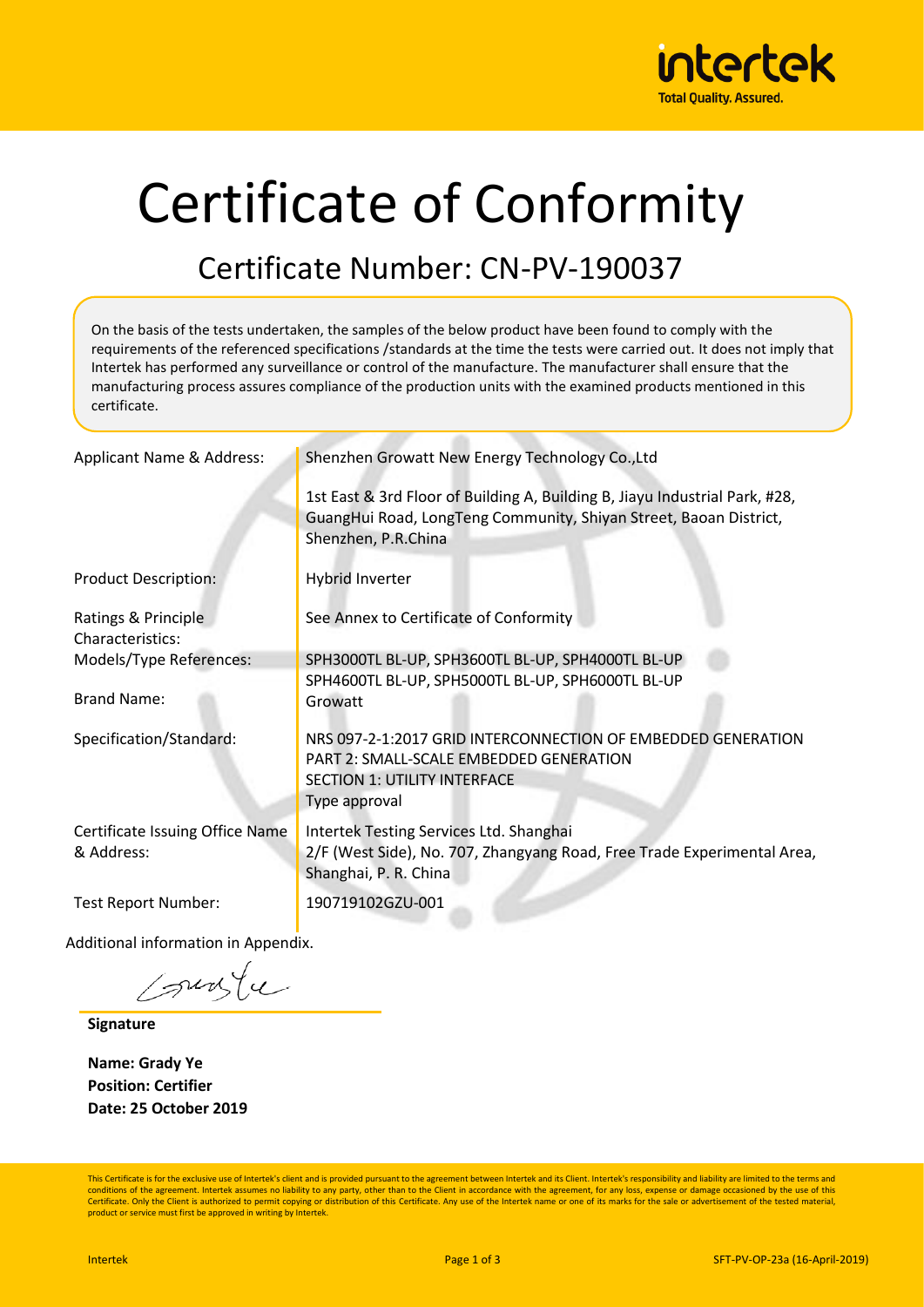

## **APPENDIX: Certificate of Conformity**

#### **This is an Appendix to Certificate of Conformity Number: CN-PV-190037.**

G I

Ratings & Principle Characteristics:

| Model                                    | SPH3000TL BL-<br>UP                | SPH3600TL BL-UP | SPH4000TL BL-UP |  |
|------------------------------------------|------------------------------------|-----------------|-----------------|--|
| PV Input data                            |                                    |                 |                 |  |
| Max. PV Input Voltage                    | 550V                               |                 |                 |  |
| Max. PV current                          | $2*12$ d.c.A                       |                 |                 |  |
| Max. PV Isc                              | $2*15$ d.c.A                       |                 |                 |  |
| AC output/Input data                     |                                    |                 |                 |  |
| Nominal input /<br>output power          | 3000/3000W                         | 3680/3680W      | 4000/4000W      |  |
| Max. Output apparent<br>power            | 3000VA                             | 3680VA          | 4000VA          |  |
| Nominal voltage                          | 230 a.c.V                          |                 |                 |  |
| Max. input/output<br>current             | $16/16$ a.c.A                      |                 | 22/22 a.c.A     |  |
| Nominal Frequency                        | 50Hz                               |                 |                 |  |
| Power Factor range                       | 0.8 Leading ~ 0.8 Lagging          |                 |                 |  |
| UPS output data                          |                                    |                 |                 |  |
| Max. output power                        | 3000VA                             | 3680VA          | 4000VA          |  |
| Nominal AC output<br>voltage             |                                    | 230 a.c.A       |                 |  |
| <b>Nominal AC</b><br>Frequency           | 50Hz                               |                 |                 |  |
| Battery data                             |                                    |                 |                 |  |
| Battery voltage range                    |                                    | $42 - 59$ d.c.V |                 |  |
| Max. charging and<br>discharging current | 75 d.c.A                           |                 |                 |  |
| Type of battery                          | Lithium/Lead-acid                  |                 |                 |  |
| Ingress Protection                       | <b>IP65</b>                        |                 |                 |  |
| <b>Protective Class</b>                  | Class I                            |                 |                 |  |
| Operating<br>temperature range           | $-25^{\circ}$ C - +60 $^{\circ}$ C |                 |                 |  |
| <b>FW Version</b>                        | RA1.0                              |                 |                 |  |

This Certificate is for the exclusive use of Intertek's client and is provided pursuant to the agreement between Intertek and its Client. Intertek's responsibility and liability are limited to the terms and ability are lim product or service must first be approved in writing by Intertek.